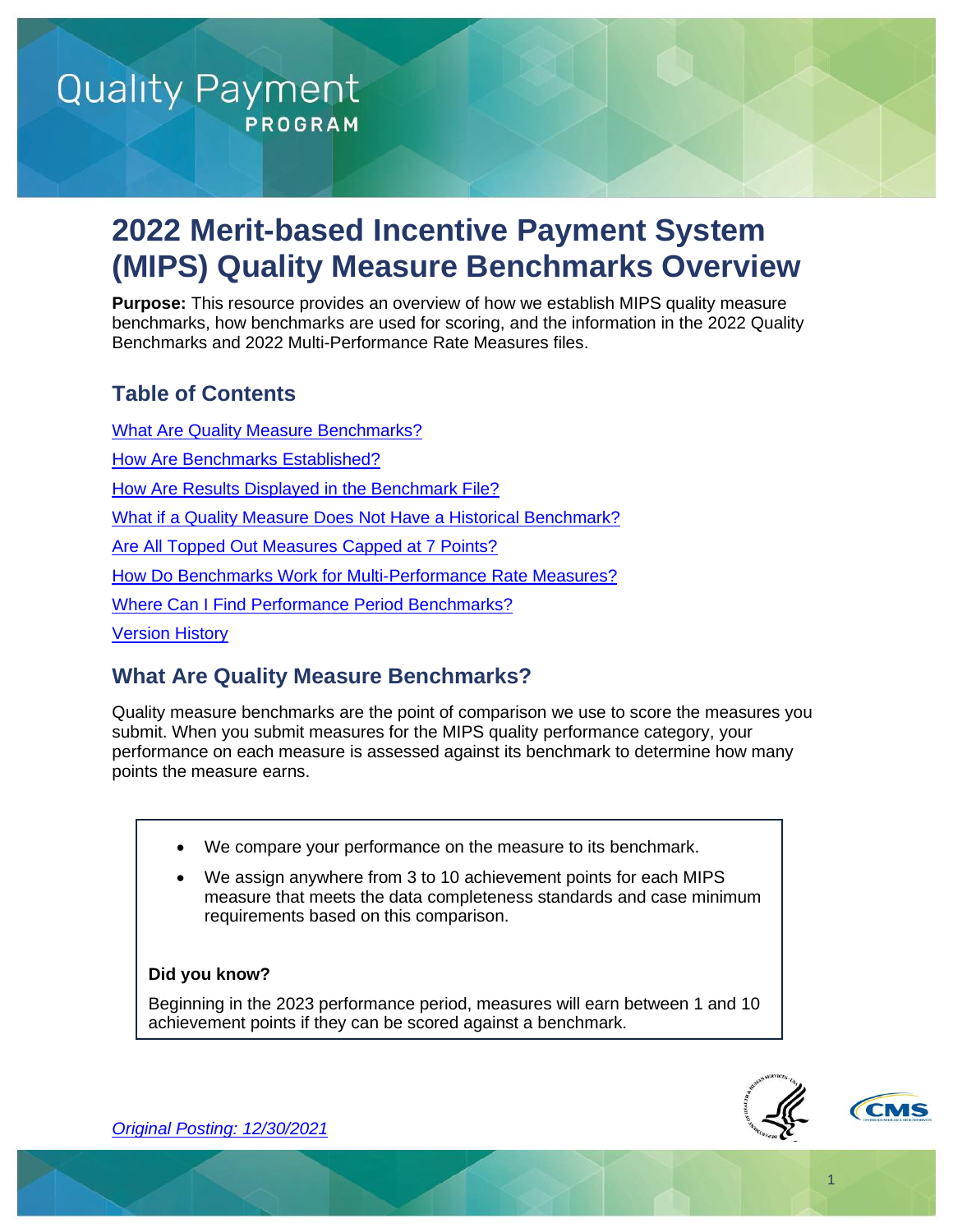# <span id="page-1-0"></span>**How Are Benchmarks Established?**

We establish benchmarks specific to each collection type: Qualified Clinical Data Registry (QCDR) measures, MIPS clinical quality measures (MIPS CQMs), electronic clinical quality measures (eCQMs), CMS Web Interface measures, the Consumer Assessment of Healthcare Providers and Systems (CAHPS) for MIPS Survey measure, and Part B claims measures.

#### **Did you know?**

Because benchmarks are specific to collection type, a measure reported as an eCQM will be compared to a different benchmark than the same measure reported as a MIPS CQM.

#### **eCQMs, MIPS CQMs, QCDR Measures, and Medicare Part B Claims Measures**

Whenever possible, we use historical data to establish benchmarks. Historical benchmarks for the 2022 performance period for eCQMs, MIPS CQMs, Medicare Part B claims measures, and QCDR measures are based on actual performance data that was submitted to the Quality Payment Program (QPP) for the 2020 performance period. We won't use data submitted for measures that were suppressed in the 2020 performance period to create historical benchmarks for those measures in the 2022 performance period.

To establish a historical benchmark:

- The 2020 and 2022 measure specifications must be comparable (no significant changes to the measure between 2020and 2022)
- There must be 20 instances of the measure being reported through the same collection type by individual clinicians, groups and/or virtual groups, AND
	- $\circ$  The clinician, group or virtual group was eligible for MIPS in 2020 (no changes to low-volume threshold for performance year 2022), AND
	- $\circ$  The measure met performance year 2022 data completeness (70%) and case minimum requirements (20 cases), AND
	- o The measure had a performance rate greater than 0% (or less than 100% for inverse measures.

We **didn't** finalize our proposal to use performance period benchmarks exclusively or establish a different baseline period for scoring quality measures in the 2022 performance period. Based on our analysis of 2020 submission data, we determined that we have sufficient data to calculate historical benchmarks.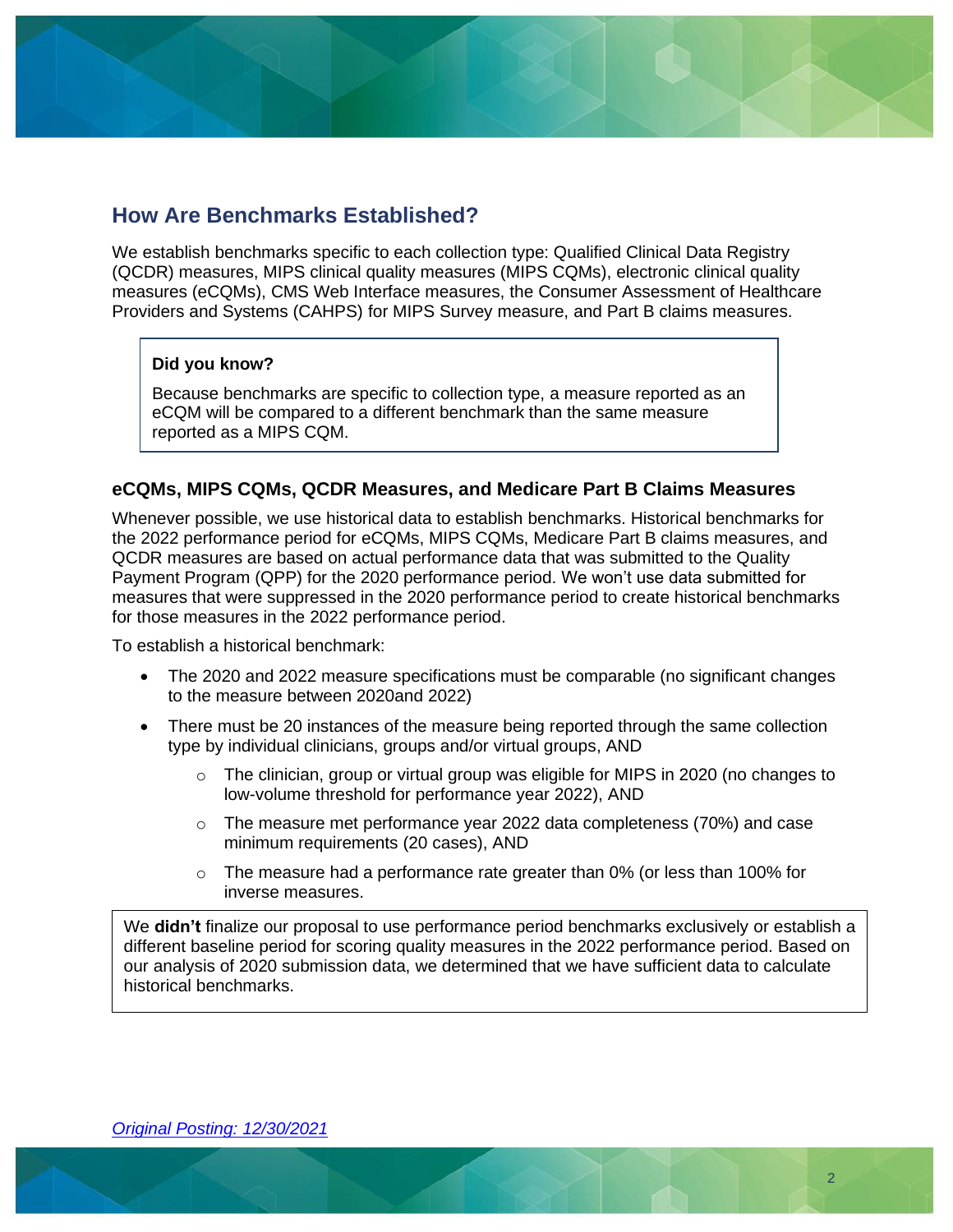#### **CMS Web Interface Measures**

We use benchmarks from the Shared Savings Program to assess and score CMS Web Interface measures. These benchmarks will be available on the **QPP Resource Library**. (NOTE: These benchmarks are also used for groups, virtual groups and APM Entities that register to report CMS Web Interface measures for [traditional MIPS.](https://qpp.cms.gov/mips/traditional-mips))

#### **CAHPS for MIPS Survey Measure**

We established a benchmark for each scored summary survey measure (SSM) in the CAHPS for MIPS Survey measure. (Refer to the 2022 CAHPS for MIPS Benchmarks file in the 2022 Quality Benchmarks (ZIP).) These benchmarks were calculated using historical data from the 2020 performance period. A range of 3 to 10 points will be assigned to each SSM by comparing performance to the benchmark (similar to other measures). The final CAHPS for MIPS Survey score will be the average number of points across all scored SSMs.

#### **Administrative Claims Measures**

There are 3 administrative claims measures that were added in the 2021 and 2022 performance periods:

- **Clinician and Clinician Group Risk-standardized Hospital Admission Rates for Patients with Multiple Chronic Conditions (NEW in 2022)**
- **[Hospital-Wide, 30-Day, All-Cause Unplanned Readmission Rate for MIPS](https://qpp-cm-prod-content.s3.amazonaws.com/uploads/1702/2022%20Hospital-Wide%20All-Cause%20Unplanned%20Readmission%20Measure.zip)  [Groups](https://qpp-cm-prod-content.s3.amazonaws.com/uploads/1702/2022%20Hospital-Wide%20All-Cause%20Unplanned%20Readmission%20Measure.zip)**
- **[Risk-Standardized Complication Rate Following Elective Primary Total Hip](https://qpp-cm-prod-content.s3.amazonaws.com/uploads/1703/2022%20Hip%20Arthroplasty%20and%20Knee%20Arthroplasty%20Complication%20Measure.zip)  [Arthroplasty and/or Total Knee Arthroplasty for MIPS](https://qpp-cm-prod-content.s3.amazonaws.com/uploads/1703/2022%20Hip%20Arthroplasty%20and%20Knee%20Arthroplasty%20Complication%20Measure.zip)**

Because these measures were added after the 2020 baseline period, historical benchmarks won't be available for the 2022 performance period. Instead, we'll attempt to calculate performance period benchmarks.

#### **Did you know?**

The new scoring policies for new measures **don't** apply to administrative claims measures.

Clinicians who meet case minimum will receive between 3 and 10 achievement points for these measures if a benchmark can be created.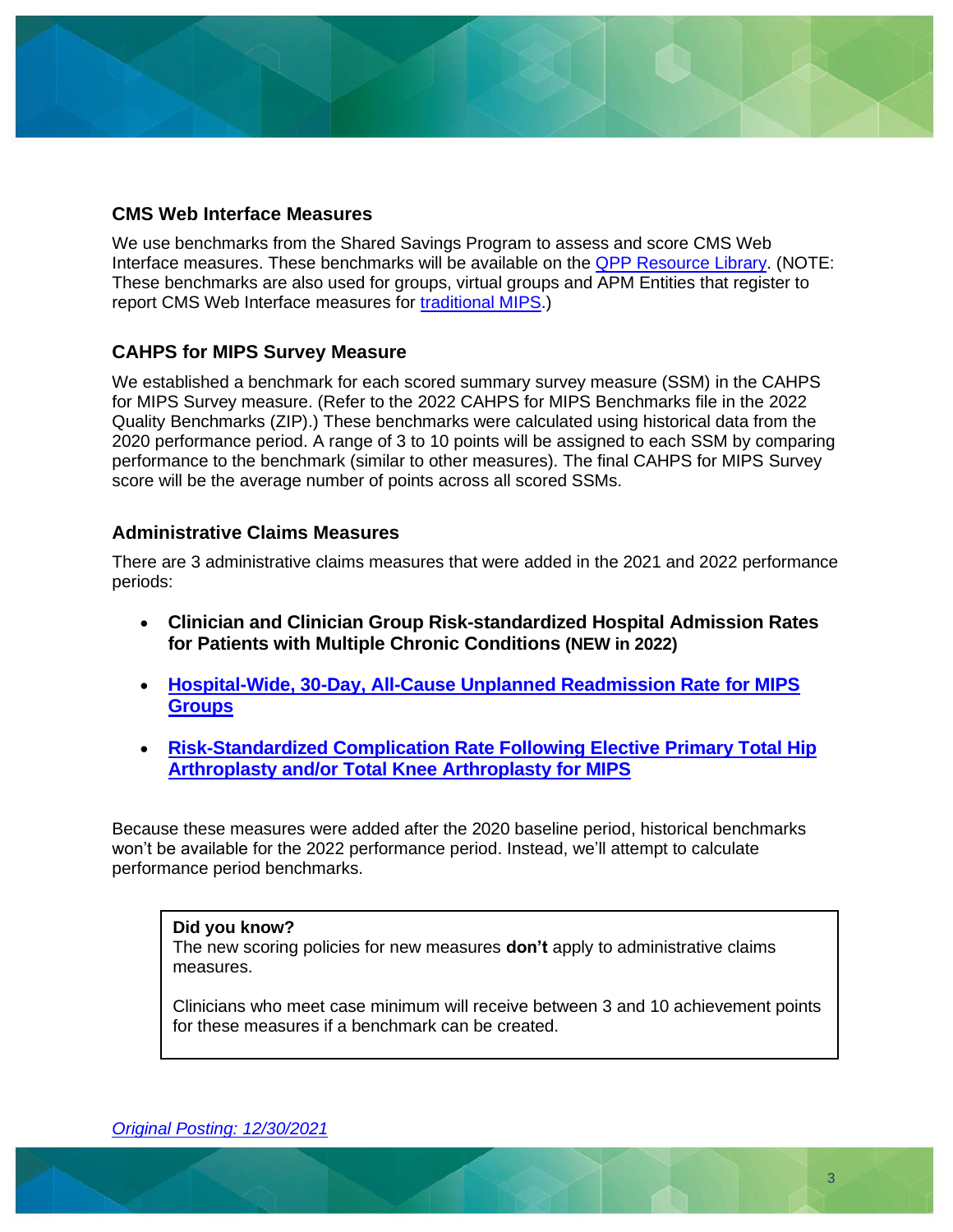

# <span id="page-3-0"></span>**How Are Results Displayed in the Benchmark File?**

Each benchmark is presented in terms of deciles, with the benchmark file displaying Deciles 3 – 10. [Table 1](#page-3-1) identifies the range of points generally available for the measure, based on which decile your performance rate falls in.

**Exception:** Measures that are topped out for 2 consecutive years are capped at 7 achievement points, even if your performance rate falls in Deciles 7 - 10. The benchmark file still displays values for Deciles 7 – 10 even though the measure can't earn more than 7 achievement points.

#### **Did you know?**

For **inverse measures,** better performance is indicated by a lower performance rate. This is reflected in the benchmark file, where lower performance rates are found in higher deciles.

The 2022 benchmark file also reflects the **flat benchmarks** finalized through previous rulemaking for **Measures 001 and 236**.

- **Measure 001:** We established flat benchmarks for **all collection types**.
- **Measure 236:** We established flat benchmarks for the **MIPS CQM and Medicare Part B Claims measure collection types.** (The eCQM collection type didn't meet the criteria set forth in the rule for establishing a flat benchmark\*.)

\*Flat benchmarks are applied to collection types where the top decile for a historical benchmark is greater than 90% (or less than 10% for inverse measures).

#### <span id="page-3-1"></span>*Table 1: Using Data Benchmarks to Determine Achievement Points for Measures that Meet Data Completeness and Case Minimum Requirements*

| <b>Decile</b>                                      | <b>Number of Points Assigned for the 2022</b><br><b>Performance Period</b> |  |  |
|----------------------------------------------------|----------------------------------------------------------------------------|--|--|
| No benchmark (historical or performance<br>period) | 3 points                                                                   |  |  |
| <b>Below Decile 3</b>                              | 3 points                                                                   |  |  |
| Decile 3                                           | 3-3.9 points                                                               |  |  |
| Decile 4                                           | 4-4.9 points                                                               |  |  |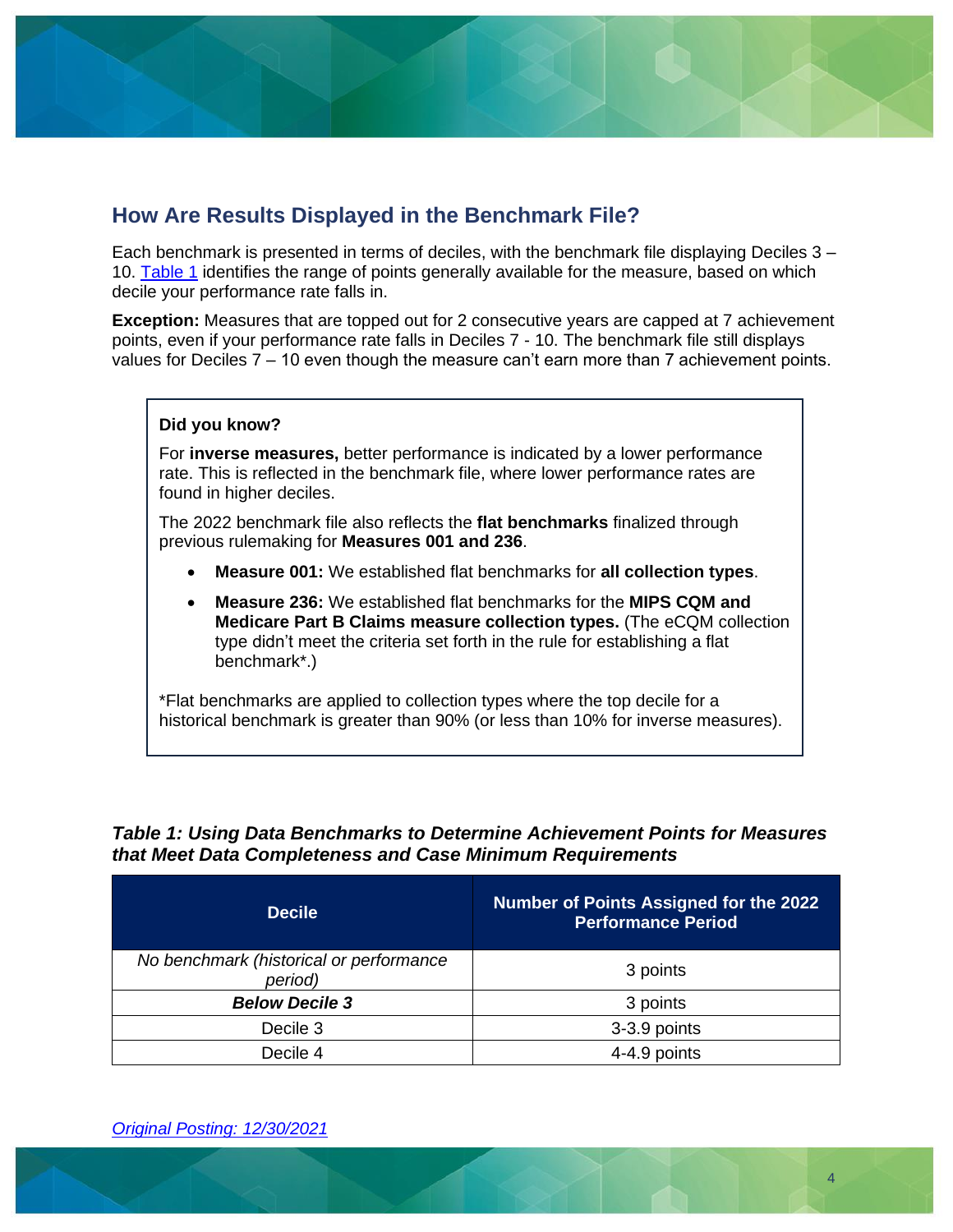

| <b>Decile</b> | <b>Number of Points Assigned for the 2022</b><br><b>Performance Period</b> |
|---------------|----------------------------------------------------------------------------|
| Decile 5      | 5-5.9 points                                                               |
| Decile 6      | 6-6.9 points                                                               |
| Decile 7      | 7-7.9 points                                                               |
| Decile 8      | 8-8.9 points                                                               |
| Decile 9      | 9-9.9 points                                                               |
| Decile 10     | 10 points                                                                  |

#### **Historical Benchmarks with Less Than 10 Deciles**

Some benchmarks don't include a range of performance rates for every decile. This occurs when a large percentage of clinicians in the historical benchmark data set have the maximum achievable performance rate. These benchmarks are identifiable when one or more of the deciles between Decile 3 and Decile 9 display "--" while the Decile 10 is identified at 100% (or 0% for inverse measures). The higher the percentage of individual clinicians, groups, and virtual groups that reach the maximum achievable performance rate, the more deciles that will show a value of "--".

For example, in the benchmark results for the Elder Maltreatment Screen and Follow-Up Plan measure (Measure ID 181, MIPS CQM) presented below, historical benchmarking identified that the top 50% of clinicians performed at the maximum rate. Therefore, clinicians submitting through this collection type that performed above the 5th decile would receive the maximum performance score of 10 points.

#### *Table 2: Example of a Measure Benchmark with Less than 10 Deciles*

<span id="page-4-0"></span>

| <b>Measure Title</b>                             | <b>Measure</b><br>ID | <b>Collection</b><br><b>Type</b> | Decile 3 | Decile 4 | Decile 5                                     | Decile 6 | Decile <sub>7</sub> | Decile 8 | Decile 9 | Decile 10 |
|--------------------------------------------------|----------------------|----------------------------------|----------|----------|----------------------------------------------|----------|---------------------|----------|----------|-----------|
| Elder Maltreatment Screen and Follow-Up Plan 181 |                      | <b>IMIPS COM</b>                 |          |          | $92.48 - 97.8$ 97.81 - 99.59 99.60 - 99.99 - |          |                     |          |          | 100       |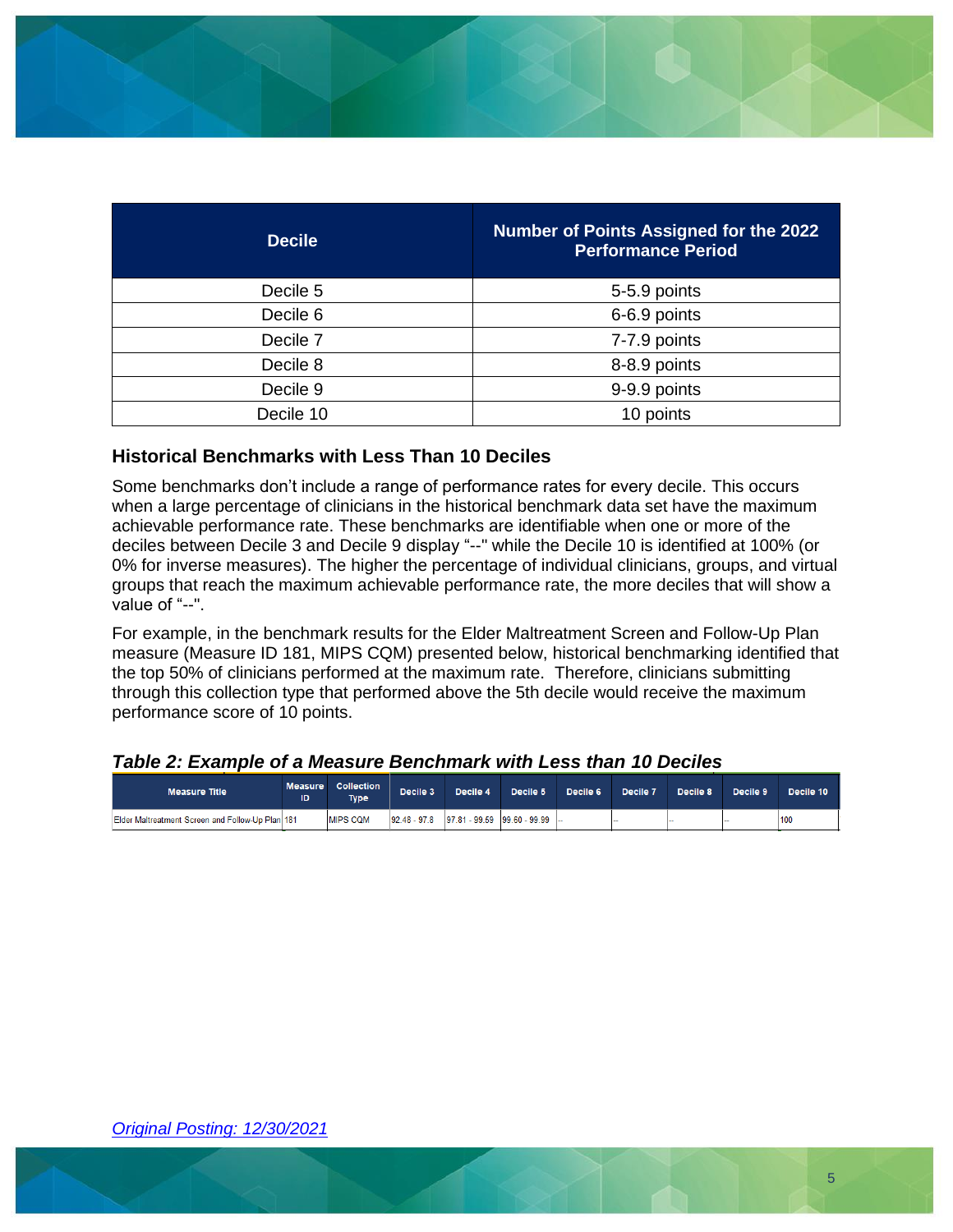# **What If a Quality Measure Doesn't Have a Historical Benchmark?**

| Table 3. Scoring examples using PY 2022 historical benchmark results. All scoring                                                                                                             |                                                                                      |                            |                                                                                |  |                                  |                                                                                        |  |
|-----------------------------------------------------------------------------------------------------------------------------------------------------------------------------------------------|--------------------------------------------------------------------------------------|----------------------------|--------------------------------------------------------------------------------|--|----------------------------------|----------------------------------------------------------------------------------------|--|
| examples assume data completeness and case minimum have been met.                                                                                                                             | Scoring Example 1.                                                                   |                            |                                                                                |  |                                  |                                                                                        |  |
| Scoring Example 1. Measure 309 (Cervical Cancer Screening), collected and reported                                                                                                            |                                                                                      |                            | Apply the following formula based on the measure performance and decile range: |  |                                  | $X =$ decile #                                                                         |  |
| Dr. Clark submits data for Measure 309 (eCQM) that results in a performance rate of 42.28% and<br>7.5 achievement points.<br>Why?                                                             |                                                                                      |                            | Achievement points = $X + \frac{(q-a)}{(b-a)}$                                 |  |                                  | $q =$ performance rate<br>$a =$ bottom of decile range<br>$b =$ top of decile range    |  |
| formula at right for partial points.                                                                                                                                                          |                                                                                      |                            |                                                                                |  |                                  | Note: Partial achievement                                                              |  |
|                                                                                                                                                                                               | Achievement points = $7 + \frac{(42.28 - 38.8)}{(45.88 - 38.8)}$<br>$(42.28 - 38.8)$ |                            |                                                                                |  | points are rounded to the        |                                                                                        |  |
| Scoring Example 2. Measure 052 (Chronic Obstructive Pulmonary Disease (COPD):                                                                                                                 |                                                                                      |                            |                                                                                |  | $= 0.491525$<br>$(45.88 - 38.8)$ | tenths digit for partial points                                                        |  |
| Long-Acting Inhaled Bronchodilator Therapy), collected and reported as a MIPS CQM                                                                                                             |                                                                                      | Achievement points $= 7.5$ |                                                                                |  | Which is rounded to 0.5          | between 0.01 to 0.89. Partial<br>achievement points above 0.9<br>are truncated to 0.9. |  |
| and 7.0 achievement points.                                                                                                                                                                   |                                                                                      |                            |                                                                                |  |                                  |                                                                                        |  |
| Why?                                                                                                                                                                                          |                                                                                      |                            |                                                                                |  |                                  |                                                                                        |  |
| This performance rate falls in Decile 10, which would normally mean a measure score of 10 points.<br>However, it's a topped out measure that is capped at 7 points (see Column Q on the MIPS  |                                                                                      |                            |                                                                                |  |                                  |                                                                                        |  |
|                                                                                                                                                                                               |                                                                                      |                            |                                                                                |  |                                  |                                                                                        |  |
|                                                                                                                                                                                               |                                                                                      |                            |                                                                                |  |                                  |                                                                                        |  |
| Scoring Example 3. Measure 419 (Overuse of Imaging for the Evaluation of Primary<br>Headache), collected and reported as an eCQM                                                              |                                                                                      |                            |                                                                                |  |                                  |                                                                                        |  |
|                                                                                                                                                                                               |                                                                                      |                            |                                                                                |  |                                  |                                                                                        |  |
| Dr. Clark submits data for Measure 419 (MIPS CQM) - an inverse measure, where a lower rate<br>indicates better performance - that results in a performance rate of 25.56% and 3.0 achievement |                                                                                      |                            |                                                                                |  |                                  |                                                                                        |  |
| Why?                                                                                                                                                                                          |                                                                                      |                            |                                                                                |  |                                  |                                                                                        |  |
|                                                                                                                                                                                               |                                                                                      |                            |                                                                                |  |                                  |                                                                                        |  |
| measures that can be scored against a benchmark.                                                                                                                                              |                                                                                      |                            |                                                                                |  |                                  |                                                                                        |  |

You can also check the **Version History** tab for information about changes made to the benchmark file during the performance period.

If a quality measure or collection type doesn't have a historical benchmark, we'll attempt to calculate benchmarks based on data submitted for the 2022 performance period. We can establish performance period benchmarks when at least 20 instances of the measure are reported through the same collection type and meet data completeness and case minimum requirements and have a performance rate greater than 0% (or less than 100% for inverse measures).

Performance period benchmarks will be established using data submitted by individual clinicians, groups, and virtual groups that are eligible for MIPS in the 2022 performance period.

- This includes individual clinicians and groups that are opt-in eligible and elect to opt-in to MIPS participation.
- Voluntary submissions are excluded from benchmark data.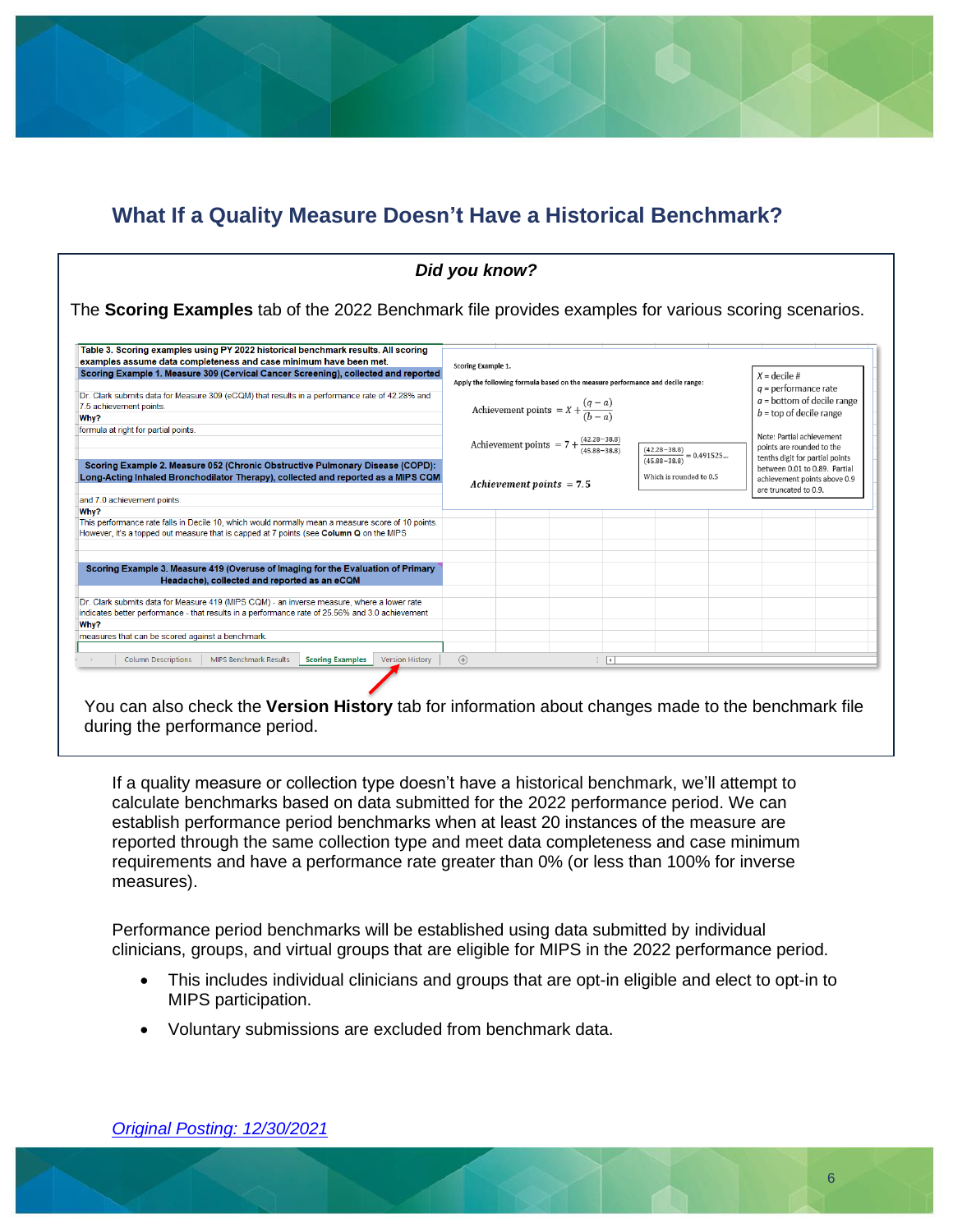



**NEW:** We've added a new column to the benchmark file indicating why there's no historical benchmark for a measure/collection type (Column R)

| <b>Reason for No Historical Benchmark</b>                                                             |
|-------------------------------------------------------------------------------------------------------|
| Substantive changes to specification in PY 2021; PY 2022 measure can't be compared to PY 2020 measure |
| Insufficient volume of data submitted in PY 2020 to establish historical benchmark                    |
| Substantive changes to specification in PY 2022; PY 2022 measure can't be compared to PY 2020 measure |
| Measure added in PY 2022; subject to 7-point scoring floor if data completeness is met                |

If no historical benchmark exists and no performance period benchmark can be calculated, then the measure will receive 3 points provided data completeness requirements are met.

- **EXCEPTION:** We've established a policy for new quality measures beginning with the 2022 performance period. (These policies don't apply to administrative claims-based measures)
	- $\circ$  New measures in their 1<sup>st</sup> year in the program are subject to a 7-point scoring floor provided data completeness requirements are met.
	- $\circ$  New measures in their 2<sup>nd</sup> year in the program are subject to a 5-point scoring floor provided data completeness requirements are met.

# <span id="page-6-0"></span>**Are All Topped Out Measures Capped At 7 Points?**

No. A measure is capped at 7 points when it is topped out through the same collection type for 2 consecutive years. The 7-point cap is applied in the second year the measure is identified as topped out.

**A measure may be topped out without being capped at 7 points.** A "Yes" in the **Seven Point Cap** column (column Q) of the benchmark file indicates the measure is capped at 7 points.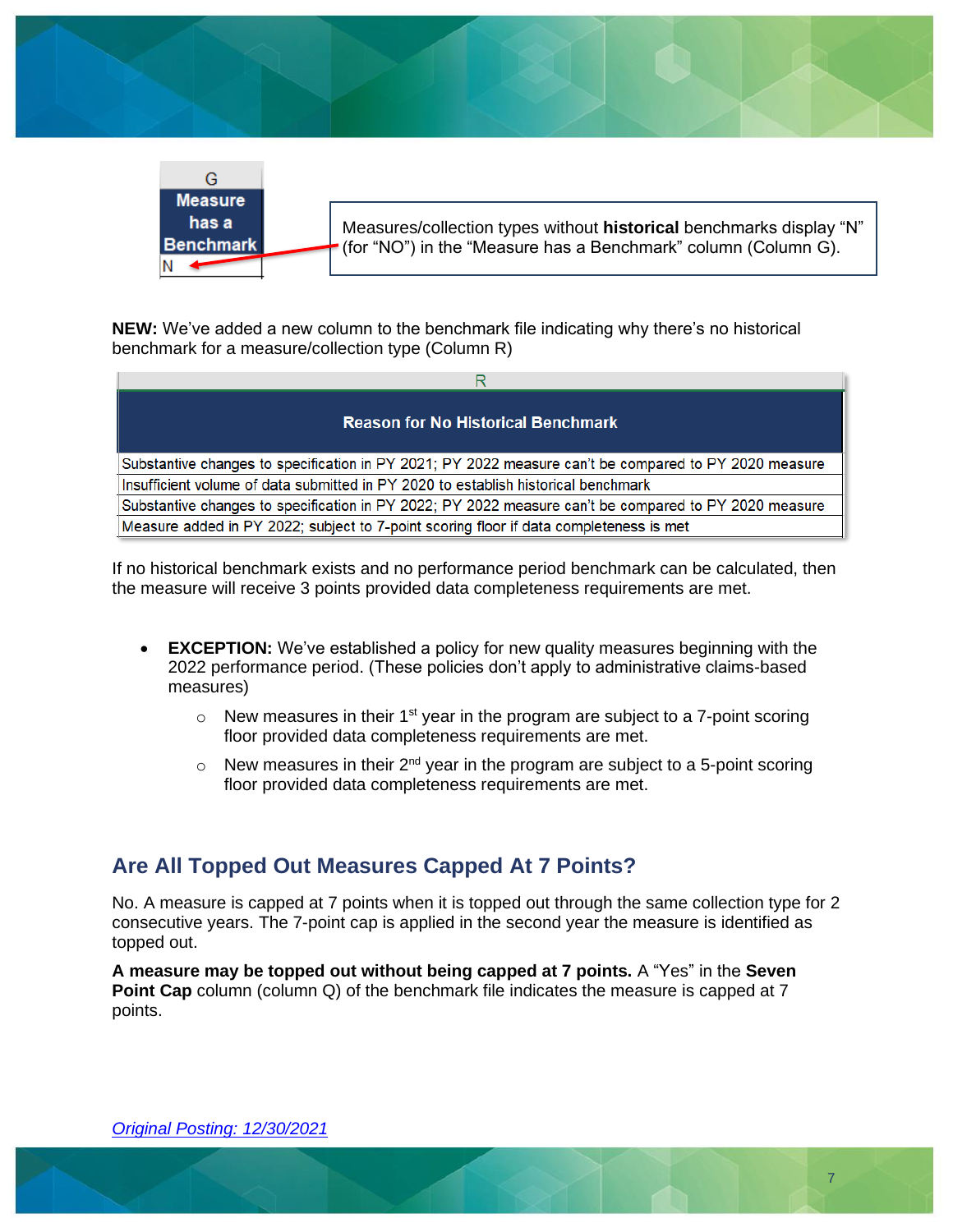

**Example 1.** Measure ID 374, **Closing the Referral Loop: Receipt of Specialist Report** (MIPS CQM)



Even though it's topped out, it's not capped at 7 points.

A maximum of 10 achievement points is available for the measure.

#### **Example 2.** Measure ID 130, **Documentation of Current Medications in the Medical Record**  (all collection types)

A maximum of 7 achievement points is available for the measure, even if your performance rate is found in Deciles 7 – 10.

| <b>Topped</b><br>Out | <b>Seven</b><br><b>Point</b><br>Cap |
|----------------------|-------------------------------------|
| Yes                  | Yes                                 |

#### **Did you know?**

The benchmark file displays the range of performance rates associated with Deciles 7 – 10, even though scoring is capped at 7 points.

# <span id="page-7-0"></span>**How Do Benchmarks Work for Multi-Performance Rate Measures?**

Several MIPS quality measures and QCDR measures require the collection and submission of data for multiple populations. This means that there can be multiple performance rates associated with a single measure.

- Historical benchmarks for multi-performance rate measures are created based on an "overall performance rate" (based on a weighted average, simple average, or CMSspecified performance rate).
- When you are scored on a multi-performance rate measure, we'll compare the "overall performance rate" of your submitted measure to the measure's benchmark which is also based on the "overall performance rate".